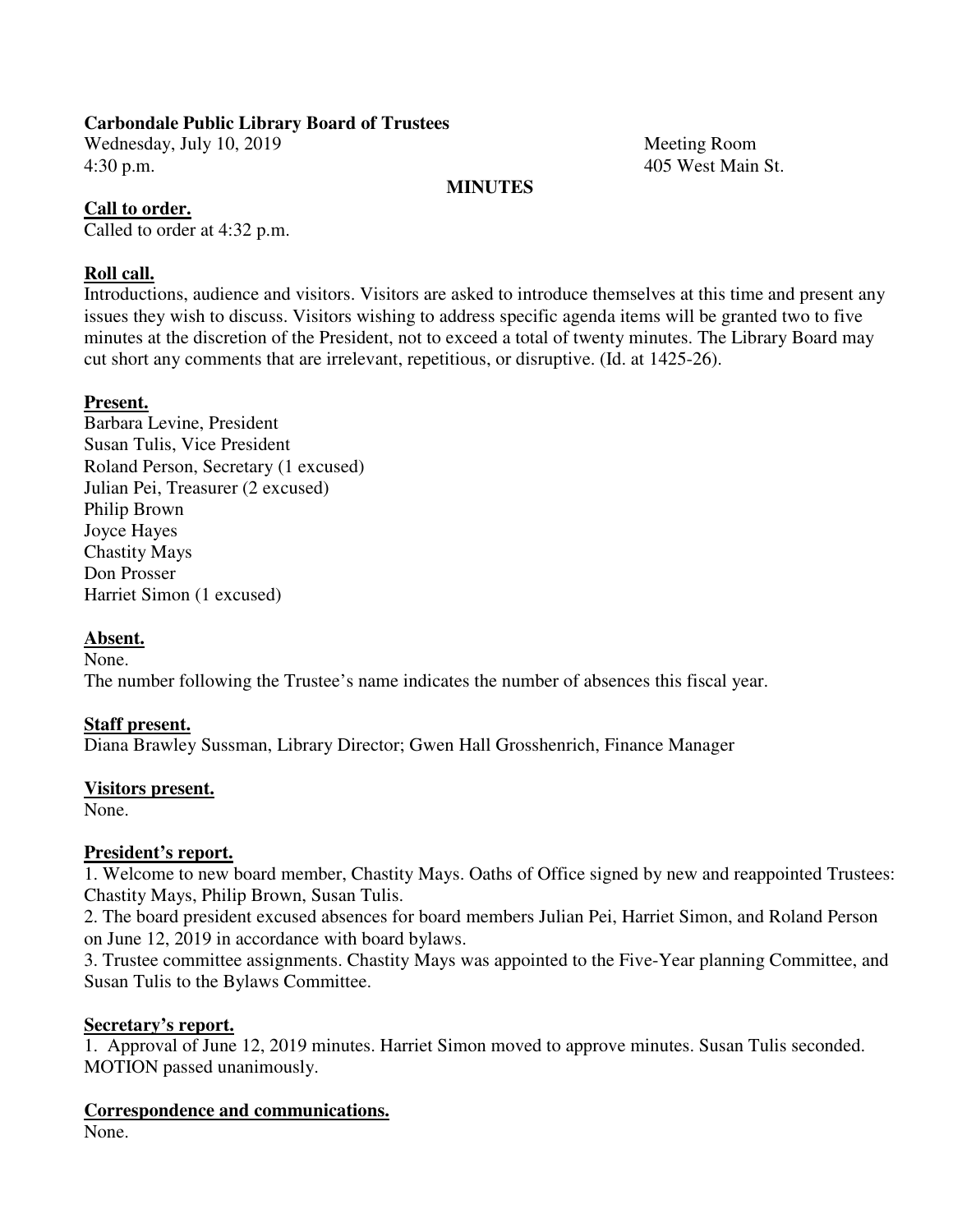## **Financial report.**

1. Approval of bills payable up to and including bills due July 16, 2019 to August 15, 2019. Julian Pei made a motion to pay bills. Joyce Hayes seconded.

2. Acceptance of the financial report for June 2019. The Finance Manager reported that we've started paying on our insurance bill and will pay it off in full once property tax revenue is received. The Finance Director and Library Director answered questions. Philip Brown moved to accept financial report. Susan Tulis seconded. MOTION passed unanimously.

## **Librarian's report.**

1. Building and grounds maintenance. The City Attorney sent a letter to Harmon Concrete in Carterville, notifying the company that it has defaulted on its contract with the library and must return a materials deposit, or face litigation. There has been no response from Harmon Concrete.

2. Illinois Public Library Annual Report (IPLAR). The Director distributed the IPLAR Capital Needs Assessment Survey (along with additional notes for clarification about needed projects). The Director reviewed the full IPLAR report. Reference questions, resources owned, and program attendance all increased. The number of programs offered decreased due in part to staff turnover, but the increase in program attendance demonstrates greater program appeal and efficiency. We need to implement a library card sign-up campaign, as active card holders and circulation of materials have decreased.

3. Consider changing the resident card renewal period from annual to once every two, or three, years. The Board discussed this option and decided to keep renewals at one-year in order to perform an annual address check, as residential turnover can be high in Carbondale. This continues to give resident and non-resident cardholders the same renewal period. A change would only facilitate an artificial increase in patron statistics.

4. Other. Newly appointed and reappointed trustees, and the OMA officer are to take the online Open Meetings Act training.

#### **Committee reports.**

None.

**Unfinished business.**  None.

**New business.** 

None.

**Other.**  1. Patron behavior. None.

## **Adjournment.**

Adjourned at 5:11 p.m.

Next Board Meetings for 2019 (all in Public Library meeting room, 4:30 p.m., second Wednesday of each month): August 14, September 11, October 9, November 13, December 11.

Respectfully submitted: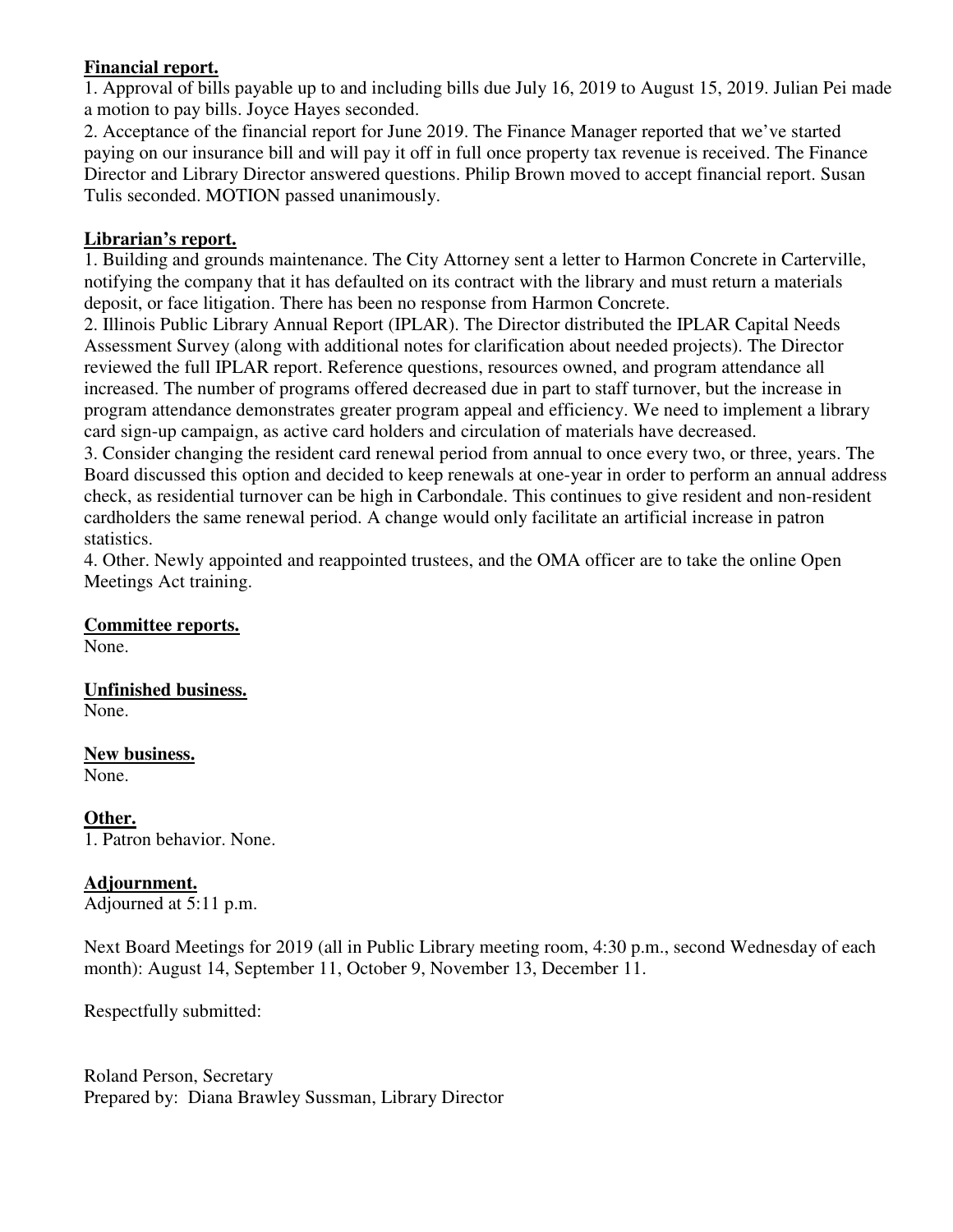Wednesday, August 14, 2019 Meeting Room 4:30 p.m. 405 West Main St.

## **MINUTES**

#### **Call to order.**

Called to order at 4:30 p.m.

## **Roll call.**

Introductions, audience and visitors. Visitors are asked to introduce themselves at this time and present any issues they wish to discuss. Visitors wishing to address specific agenda items will be granted two to five minutes at the discretion of the President, not to exceed a total of twenty minutes. The Library Board may cut short any comments that are irrelevant, repetitious, or disruptive. (Id. at 1425-26).

## **Present.**

Barbara Levine, President Susan Tulis, Vice President Roland Person, Secretary (1 excused) Julian Pei, Treasurer (2 excused) Philip Brown Joyce Hayes Chastity Mays Don Prosser Harriet Simon (1 excused)

## **Absent.**

None.

The number following the Trustee's name indicates the number of absences this fiscal year.

## **Staff present.**

Diana Brawley Sussman, Library Director; Gwen Hall Grosshenrich, Finance Manager

#### **Visitors present.**

None.

**President's report.**  None.

#### **Secretary's report.**

1. Approval of July 10, 2019 minutes. Roland Person made a motion to approve minutes with one correction. Joyce Hayes seconded. MOTION passed unanimously.

#### **Correspondence and communications.**

None.

## **Financial report.**

1. Approval of bills payable up to and including bills due August 16, 2019 to September 15, 2019. Larger bills include Lazerware. Roland Person made a motion to approve payment of bills. Harriet Simon seconded. MOTION passed unanimously.

2. Acceptance of the financial report for July 2019. We have Received about \$7,000 in replacement tax so far, and no other tax revenue. We will have to temporarily transfer funds from savings after the next payroll.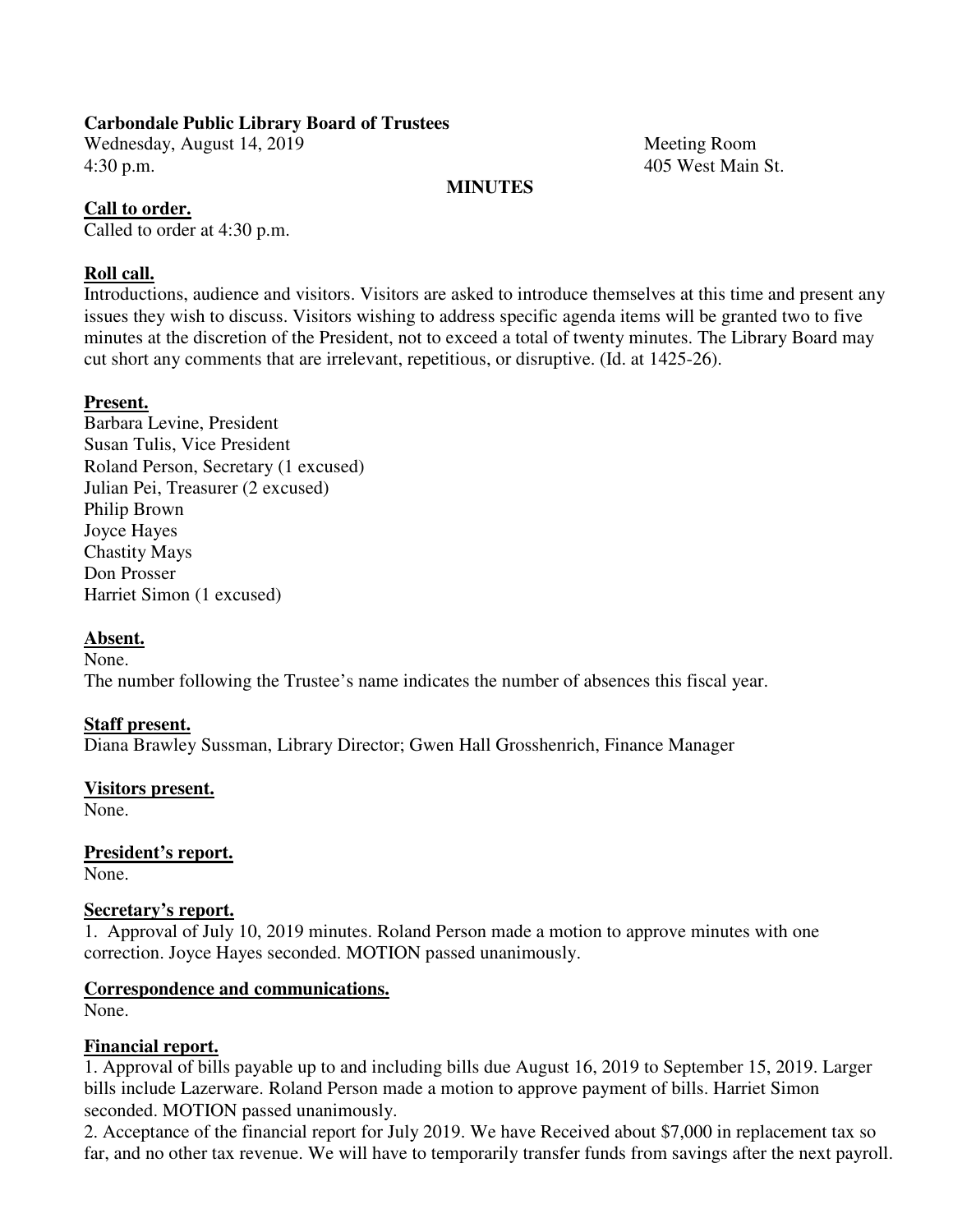It was noted that we need to move a Baker & Taylor expense from dues to licenses. Roland Person made a motion to accept the financial report. Harriet Simon seconded. MOTION passed unanimously.

## **Librarian's report.**

1. Building and grounds maintenance. Don Prosser made a motion for the library to cover a \$2,100 expense for the installation of an electricity poll for city-owned outdoor security cameras on library property. Philip Brown seconded. MOTION passed unanimously. The city will cover remaining expenses. The cameras, equipment, and video footage will be the property of the city. It is hoped that this partnership will improve neighborhood safety. We accepted a low \$680 estimate from John Caudill Concrete Service for the concrete work that was never completed by Harmon Concrete. We have estimates for both the Brush building and main library roofs, and some other known expenses, which will help with preparing a Live & Learn Construction grant, and preparing a budget amendment.

2. Other. We are currently accepting applications for MSW Social Work Interns. Congratulation to Trustee Harriet Simon. She has been awarded a "Good Neighbor" award from WSIU in recognition of her volunteerism.

## **Committee reports.**

None.

**Unfinished business.**  None.

## **New business.**

None.

## **Other.**

1. Patron behavior. A teen (D.W.) has been banned for six months for stealing a bike. We were able to identify him using security footage without any police intervention. We talked to him about it, and he returned the bike.

#### **Adjournment.**

Adjourned at 5:08 p.m.

Next Board Meetings for 2019 (all in Public Library meeting room, 4:30 p.m., second Wednesday of each month): September 11, October 9, November 13, December 11.

Respectfully submitted: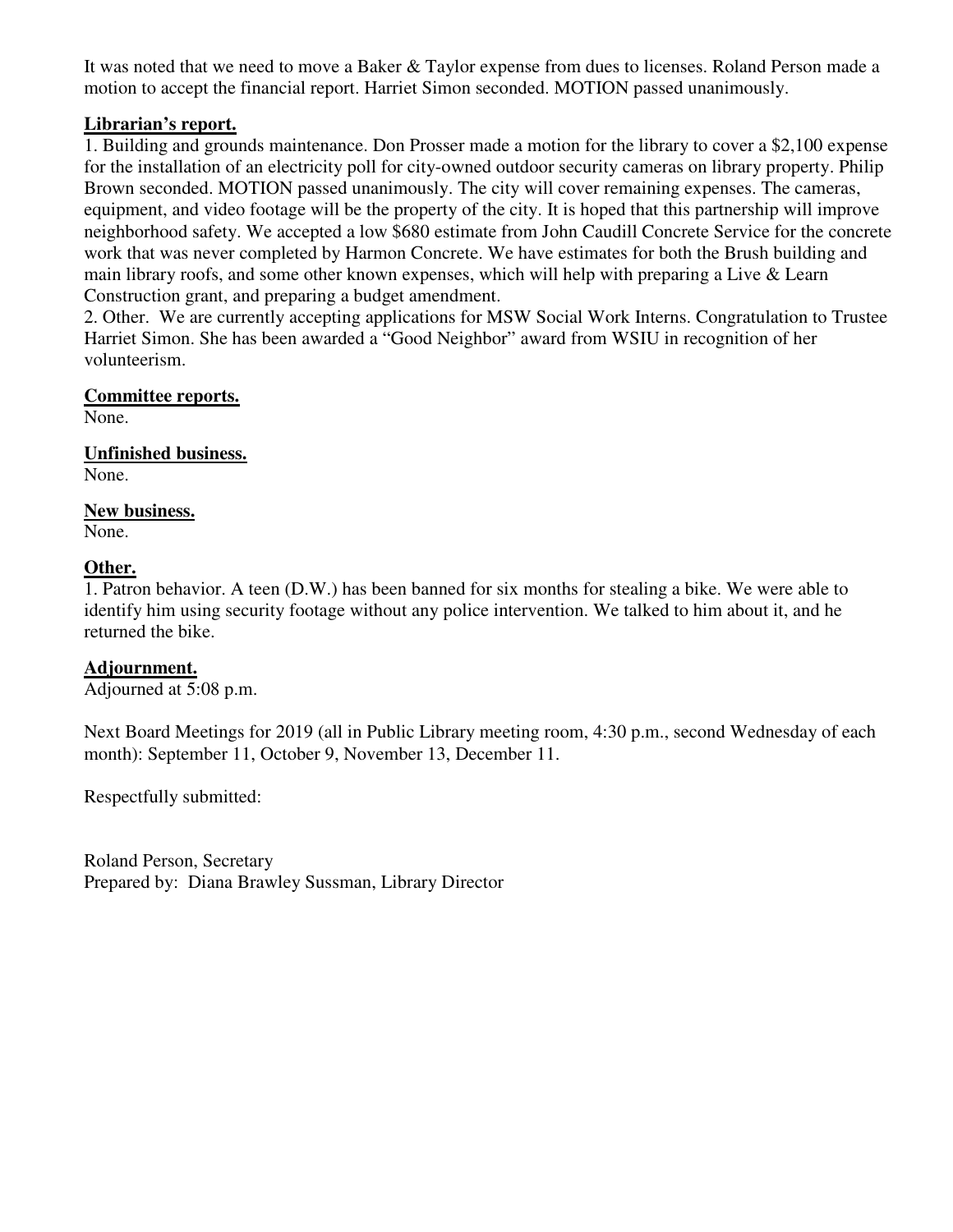Wednesday, September 11, 2019 Meeting Room 4:30 p.m. 405 West Main St.

#### **MINUTES**

## **Call to order.**

Called to order at 4:30 p.m.

## **Roll call.**

Introductions, audience and visitors. Visitors are asked to introduce themselves at this time and present any issues they wish to discuss. Visitors wishing to address specific agenda items will be granted two to five minutes at the discretion of the President, not to exceed a total of twenty minutes. The Library Board may cut short any comments that are irrelevant, repetitious, or disruptive. (Id. at 1425-26).

## **Present.**

Barbara Levine, President Roland Person, Secretary (1 excused) Julian Pei, Treasurer (2 excused) Philip Brown Joyce Hayes Don Prosser Harriet Simon (1 excused)

#### **Absent.**

Susan Tulis, Vice President (1) Chastity Mays (1)

The number following the Trustee's name indicates the number of absences this fiscal year.

#### **Staff present.**

Diana Brawley Sussman, Library Director; Gwen Hall Grosshenrich, Finance Manager

#### **Visitors present.**

Two: an Eagle Scout; Social Work Intern Shacon Scott

## **President's report.**

None.

#### **Secretary's report.**

1. Approval of August 14, 2019 minutes. Philip Brown made a motion to accept the minutes. Harriet Simon seconded. MOTION passed unanimously.

#### **Correspondence and communications.**

## **Financial report.**

1. Approval of bills payable up to and including bills due September 16, 2019 to October 15, 2019. Roland Person made a motion to pay bills. Joyce Hayes seconded. MOTION passed unanimously. 2. Acceptance of the financial report for August 2019. Books have been the primary purchases. We have received no property tax revenue yet. We have borrowed \$100,000 from reserves so far this year. Julian Pei made a motion to accept the financial report. Joyce Hayes seconded. MOTION passed unanimously. 3. Discussion of FY21 and long-term budgeting priorities. The board discussed meeting the increased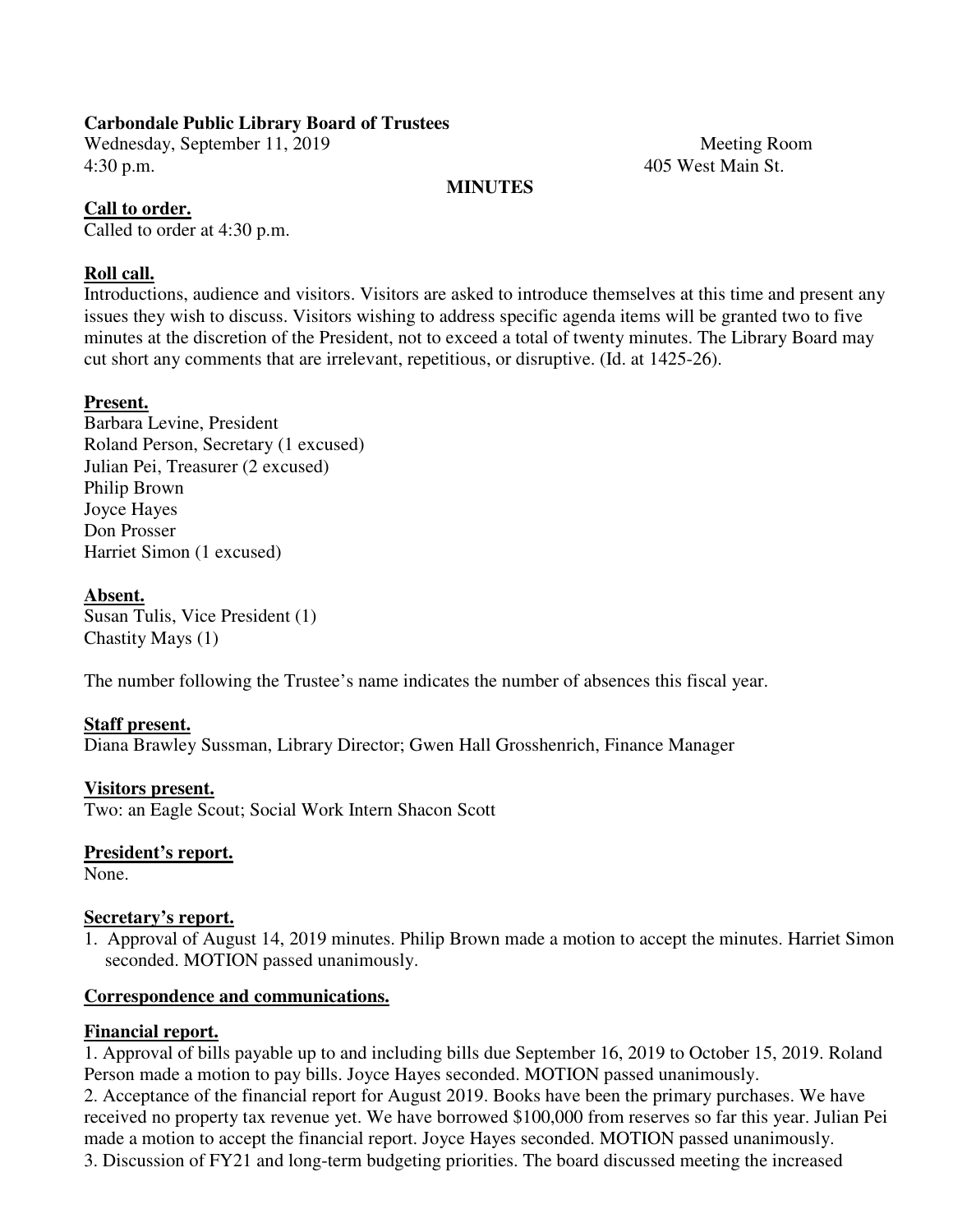expenses associated with the minimum wage increases as a budgeting and levying priority through 2025. The board also explored the possibility of eliminating fines on children's materials, which would decrease annual revenue by about \$3,600 - \$3,700 per year. This was their first introduction to this nationwide trend toward removing barriers to access, encouraged by ALA and adopted by several Illinois libraries. Some board members felt disturbed by the idea that eliminating fines would remove personal responsibility from patrons. They generally concluded that it is difficult to consider a revenue decrease at the same time as increased expenditures. The FY2020 budget needs to be amended to reflect a decrease in anticipated grant revenue and a decrease in construction expenses, as we did not receive the Live & Learn Construction grant we'd submitted. We will budget for that project and resubmit the grant in FY2021, carrying over whatever revenue we can to put toward those associated expenses.

## **Librarian's report.**

1. Discussed building and grounds maintenance.

2. Per Capita grant requirements. Discussion of Trustee Facts File chapters: Chapter 11 on Fundraising; Chapter 12 on Advocacy. The board noted that they are grateful for the fundraising efforts of the Friends. They discussed advocacy laws as they apply to public bodies. They discussed potential threats on the horizon that would reduce revenue and services, including the potential loss of home rule due to a population decrease, and any property tax caps the legislature may pass.

3. Other. Discussed an IDHR complaint submitted by a former employee and related insurance coverage. Two Social Work Interns are currently in training. Teen & Youth Program Coordinator Jennifer Johansson has resigned. She is moving away. Several candidates were interviewed. MLIS degreed librarian Elizabeth Hartman was hired to fill the position.

## **Committee reports.**

None.

**Unfinished business.**  None.

**New business.**  None.

## **Other.**

1. Patron behavior. Discussed a patron hygiene issue. No action taken at this time.

#### **Adjournment.**

Adjourned at 5:30 p.m.

Next Board Meetings for 2019 (all in Public Library meeting room, 4:30 p.m., second Wednesday of each month): October 9, November 13, December 11.

Respectfully submitted: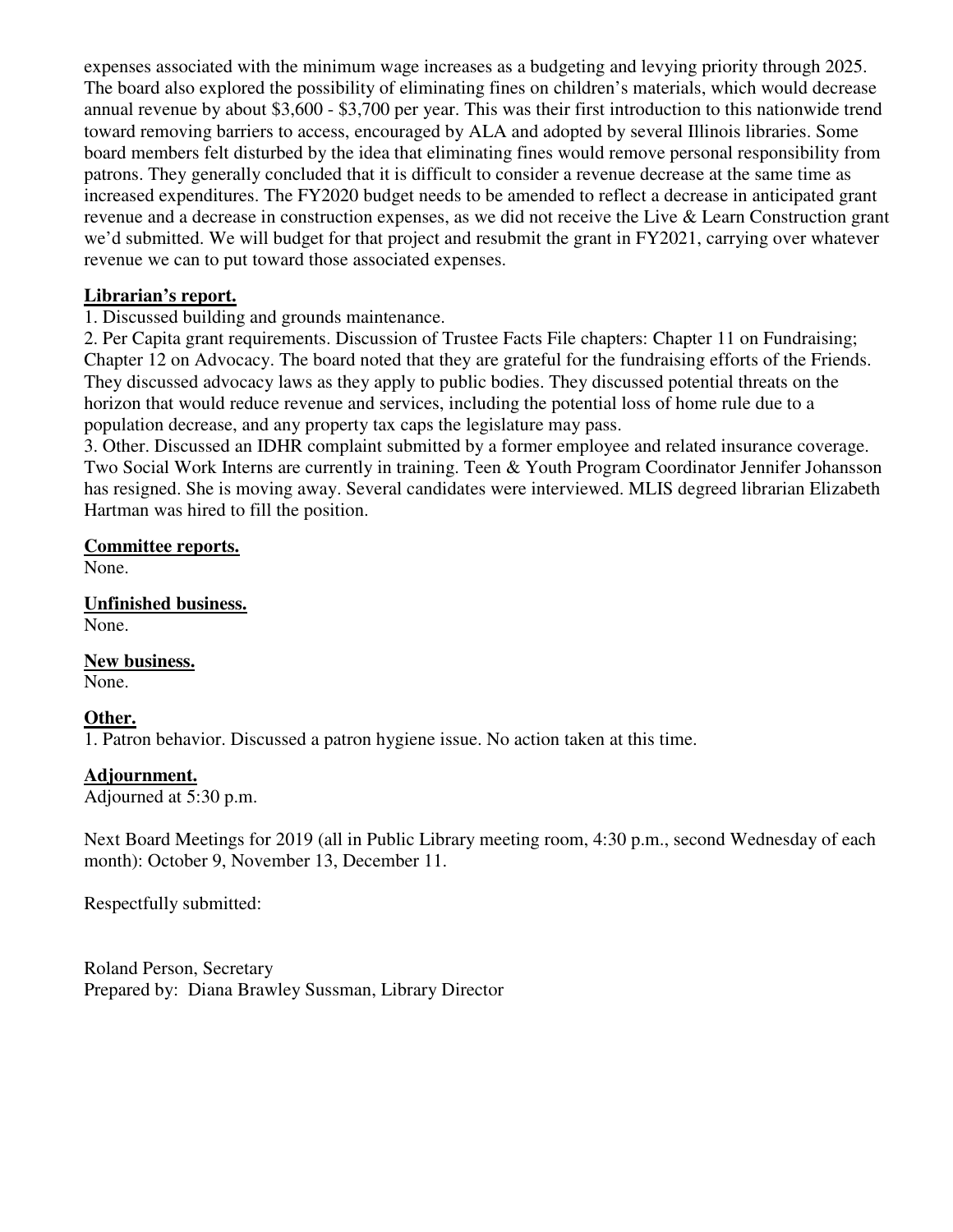Wednesday, October 9, 2019 Meeting Room 4:30 p.m. 405 West Main St.

#### **MINUTES**

## **Call to order.**

Called to order at 4:33 p.m.

## **Roll call.**

Introductions, audience and visitors. Visitors are asked to introduce themselves at this time and present any issues they wish to discuss. Visitors wishing to address specific agenda items will be granted two to five minutes at the discretion of the President, not to exceed a total of twenty minutes. The Library Board may cut short any comments that are irrelevant, repetitious, or disruptive. (Id. at 1425-26).

## **Present.**

Susan Tulis, Vice President (1) Roland Person, Secretary (1 excused) Joyce Hayes Chastity Mays (1) Don Prosser Harriet Simon (1 excused)

## **Absent.**

Barbara Levine, President (1 excused) Philip Brown (1) Julian Pei, Treasurer (3 excused) The number following the Trustee's name indicates the number of absences this fiscal year.

#### **Visitors.**

None.

## **Staff present.**

Diana Brawley Sussman, Library Director; Gwen Hall Grosshenrich, Finance Manager

#### **President's report.**

1. Proposed bylaws amendment to add religious holidays to list of excusable absences for Trustees. Don Prosser made a motion to approve the change in bylaws. Roland Person seconded. MOTION passed unanimously.

2. Request of the Vice President to excuse 10/9/19 absence for President Barbara Levine. Susan Tulis excused Barbara's absence in accordance with the bylaws.

#### **Secretary's report.**

1. Approval of September 11, 2019 minutes. Harriet Simon made a motion to approve the minutes. Joyce Hayes seconded. MOTION passed unanimously.

## **Correspondence and communications.**

None.

#### **Financial report.**

1. Approval of bills payable up to and including bills due October 16, 2019 to November 15, 2019. Major bills include: insurance, IHLS fees for the SHARE catalog, new computers to support required windows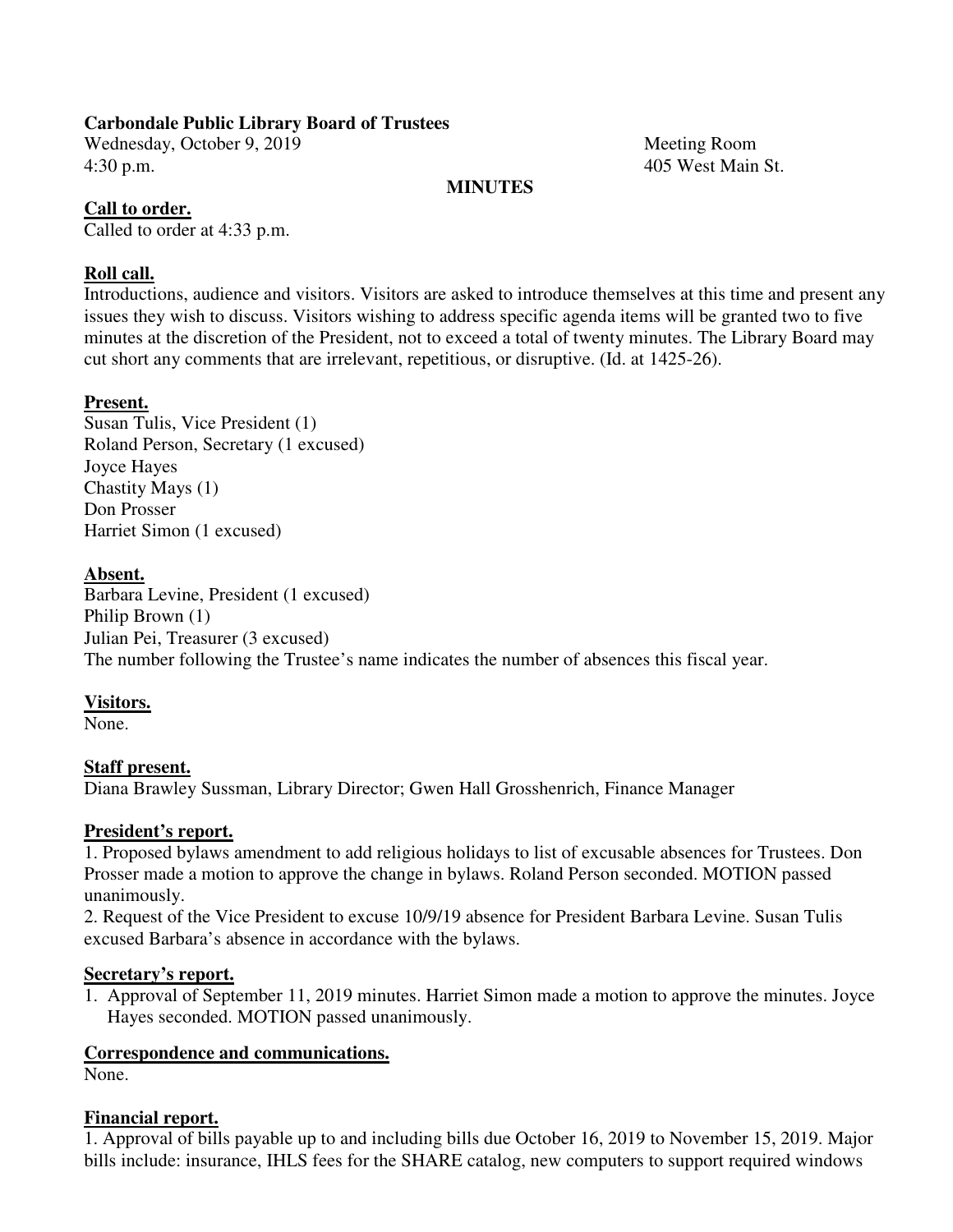upgrades (some paid for by the PNG grant), and the sidewalk repair. Don Prosser made a motion to approve paying the bills. Roland Person seconded. MOTION passed unanimously.

2. Acceptance of the financial report for September 2019. We received some property tax money and our PNG grant funds. Joyce Hayes moved to accept the financial report. Harriet Simon seconded. MOTION passed unanimously.

3. FY20 budget amendment decreasing grant funds and construction expenditures. Don Prosser moved to approve the amended FY20 budget. Susan Tulis seconded. MOTION passed unanimously.

4. Resolution to separate Social Security, Medicare, and Tort/Liability levy from the General Corporate Fund levy, so that these levies are issued separately (see below).

5. FY21 levy and preliminary budget adoption.

The separation of these levies is a procedural change: General Corporate Fund Tax: \$1,002,160 Social Security tax: \$33,460 Tort and Insurance Fund Tax: \$33,379 Medicare tax: \$7,825 Total property tax levies: \$1,076,824

The General Corporate Fund Tax includes the library's General Fund, Audit Fund, IMRF, Building/Maintenance Fund, and Special Reserve Fund.

This represents a \$14,871 increase in our property tax levy. This is a 1.4003% increase.

We have done salary projections for the next five years in order to make every effort to keep our levy low while meeting the minimum wage increases. Don Prosser noted that it is remarkable that we are raising the levy by such a minimal amount given the increase in minimum wage.

Don Prosser made a motion to adopt the division of levies, and to adopt the levies and budget presented for FY21. Roland Person seconded. MOTION passed unanimously.

## **Librarian's report.**

1. Building and grounds maintenance. The sidewalk repair has been completed.

2. Per Capita grant requirements. Discussion of Trustee Facts File chapters: Chapter 13 on Public Relations. The board and Director discussed the library's Public Relations work. All library programs are promoted, and are essentially public relations and community-building in and of themselves. Many programs provide opportunities for partnership with community members and other organizations. For example, WSIU has partnered with the library on film screenings for many years. The library actively engages in coalition work within the community. The library takes an active role in Nonviolent Carbondale, Leadership Carbondale, the Positive Youth Development Coalition, the Warming Center Committee, the Census committee, the SIH Community Benefits Advisory Committee, and participates in partnership opportunities as they arise. The Director frequently presents library services to outside groups. The Director greatly appreciates the fact that the board understands the wider scope and purpose of public libraries, and values the role we play in the community, both within and beyond our walls.

3. Other. Two MSW Social Work Interns will begin assisting library patrons in October. Teen and Youth Program Coordinator Elizabeth Hartman has been hired. Elizabeth has an MLS degree. The library received a telescope from the Astronomical Association of Southern Illinois, paid for by the Carbondale Rotary Club. We look forward to presenting some star-gazing programs, and circulating the telescope to patrons.

#### **Committee reports.**

None.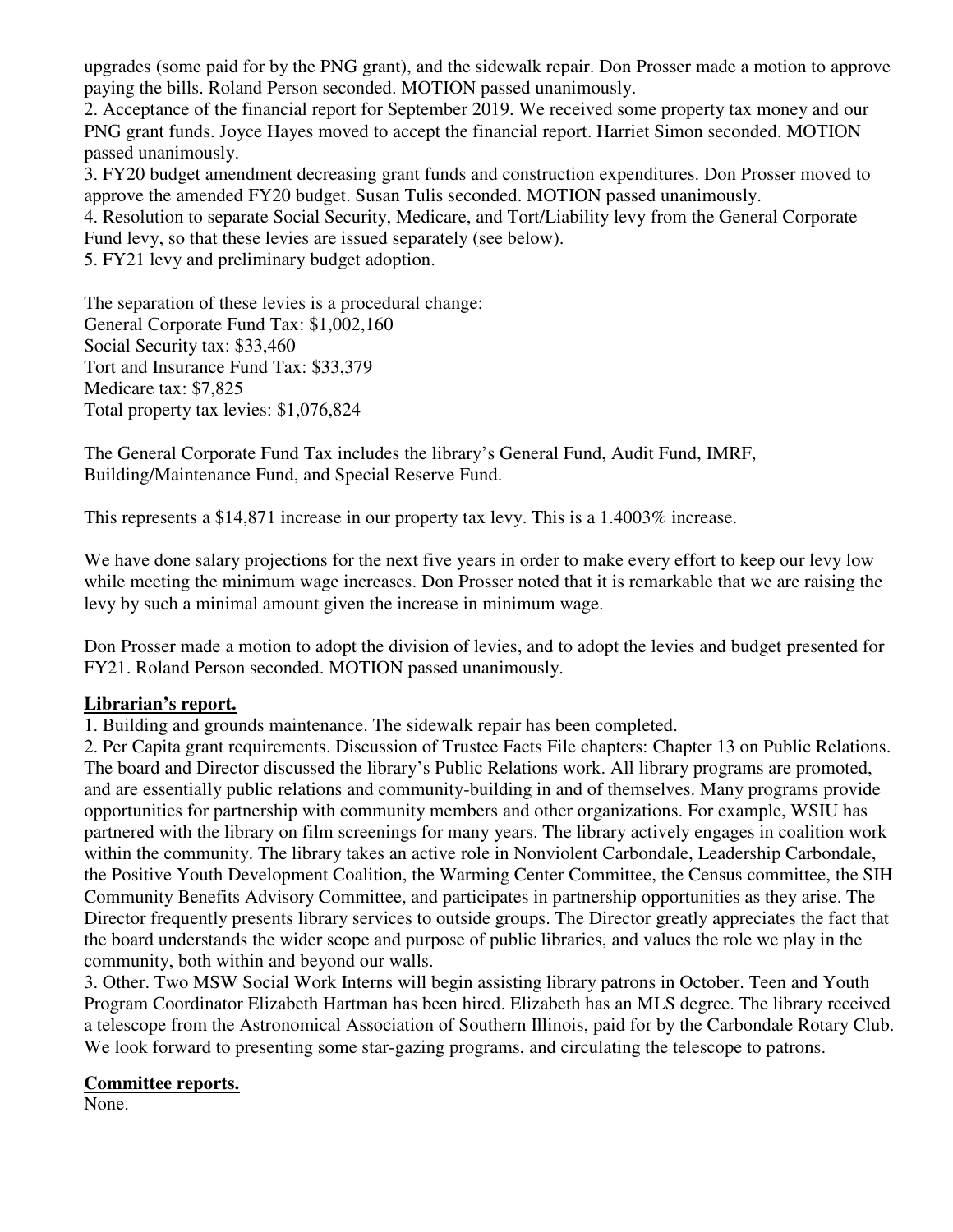## **Unfinished business.**

None.

#### **New business.**

None.

## **Other.**

1. Patron behavior. A patron was banned from the library for starting a fire on the patio. The fire was not for warmth. It was a warm day, and he was burning clothing. He will remain banned until and unless further action from the board is taken.

#### **Adjournment.**

Adjourned at 5:38 p.m.

Next Board Meetings for 2019 (all in Public Library meeting room, 4:30 p.m., second Wednesday of each month): November 13, December 11.

Respectfully submitted: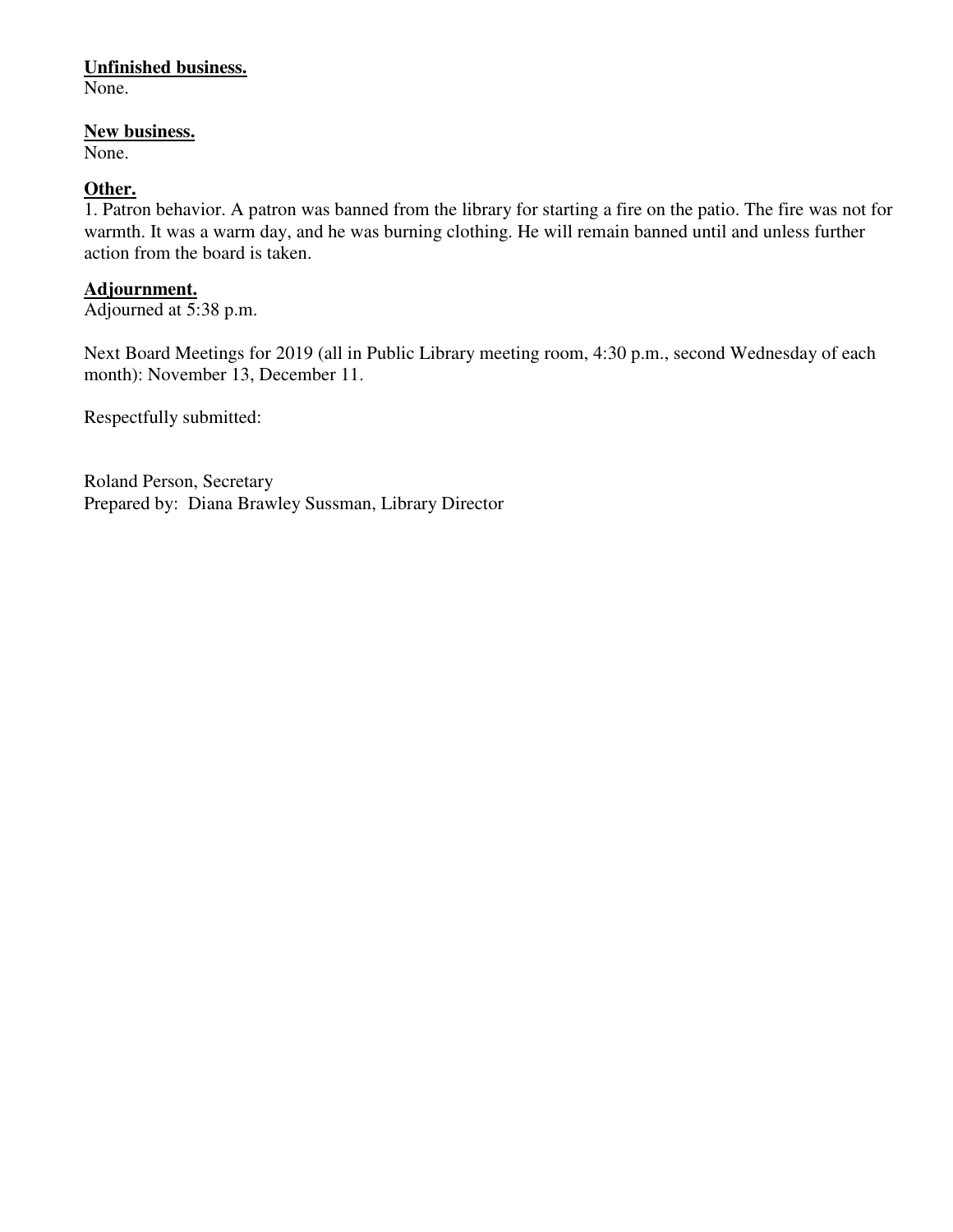Wednesday, November 13, 2019 Meeting Room 4:30 p.m. 405 West Main St.

#### **MINUTES**

## **Call to order.**

Called to order at 4:30 p.m.

## **Roll call.**

Introductions, audience and visitors. Visitors are asked to introduce themselves at this time and present any issues they wish to discuss. Visitors wishing to address specific agenda items will be granted two to five minutes at the discretion of the President, not to exceed a total of twenty minutes. The Library Board may cut short any comments that are irrelevant, repetitious, or disruptive. (Id. at 1425-26).

## **Present.**

Barbara Levine, President (1 excused) Susan Tulis, Vice President (1) Roland Person, Secretary (1 excused) Julian Pei, Treasurer (3 excused) Philip Brown (1) Harriet Simon (1 excused)

## **Absent.**

Joyce Hayes (1) Chastity Mays (2) Don Prosser (1) The number following the Trustee's name indicates the number of absences this fiscal year.

#### **Visitors.**

None.

## **Staff present.**

Diana Brawley Sussman, Library Director; Gwen Hall Grosshenrich, Finance Manager

#### **President's report.**

None.

#### **Secretary's report.**

1. Approval of October 9, 2019 minutes. Philip Brown moved to approve the minutes with corrected typos. Susan Tulis seconded. MOTION passed unanimously.

#### **Correspondence and communications.**

None.

#### **Financial report.**

1. Approval of bills payable up to and including bills due November 16, 2019 to December 15, 2019. Bills of interest include the light pole for Japanese Garden. Roland Person moved to pay the bills. Susan Tulis seconded. MOTION passed unanimously.

2. Acceptance of the financial report for October 2019. We have received all but \$150,000 in property taxes. We don't always receive the exact amount levied, due to delinquent payments. The board asked the Director to reach out to the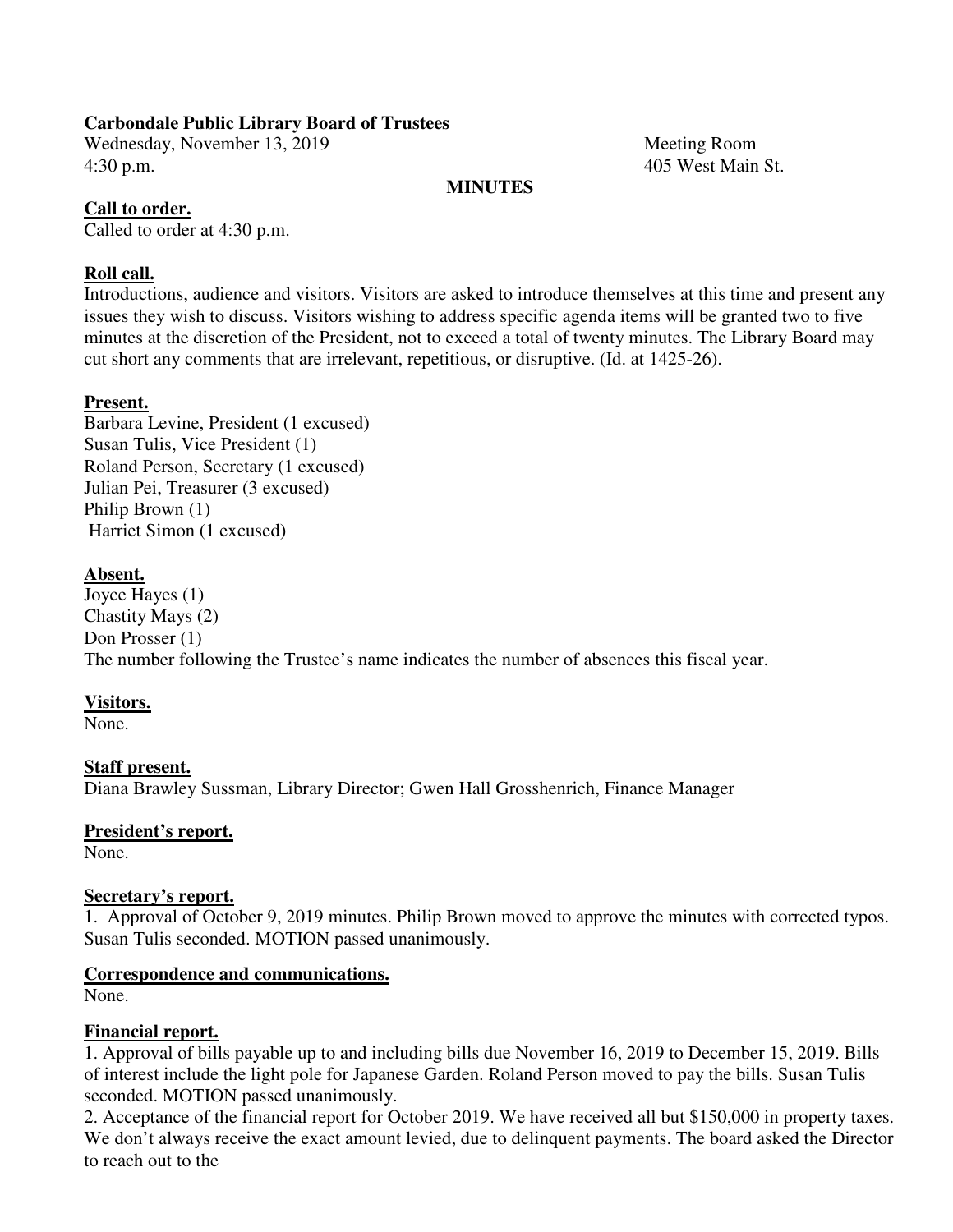Jackson County Treasurer's office to ask whether the library receives its share of taxes due when that debt is sold. Julian Pei moved to accept the financial report. Harriet Simon seconded. MOTION passed unanimously.

## **Librarian's report.**

1. Building and grounds maintenance discussed.

2. Per Capita Grant Requirement: Review Appendices A-D of the Trustee Fact File. Discussed the appendices, particularly focusing on "The Freedom to Read" in a modern context. The version in the manual is from 1991. It focuses on books as the primary source of media. It also focuses on government censorship, whereas a lot of today's censorship stems from online social pressures. As a group, librarians and trustees agree with the freedoms asserted, though our modern context sometimes makes defending those freedoms all the more difficult. For example, we might question this statement: "We trust Americans to recognize propaganda and misinformation." It turns out that further education in information literacy is sorely needed, as Americans often do not recognize propaganda and misinformation. However, we still respect and defend the rights of individuals to "make their own decisions about what they read and believe." The board discussed specific recent situations in which libraries have needed to defend the first amendment, the freedom to read, and the freedom to view. For example, this controversy arose when O'Fallon Public Library did a program featuring the picture book *Justice Makes a Difference* by Dr. Artika Tyner. A group in the community argued that the program wasn't designed for "everyone," as some people perhaps do not approve of justice for all people. The library won an Intellectual Freedom Award for continuing with the program.

3. Other. The new Teen and Youth Program Coordinator Elizabeth Hartman is getting settled into her position. Our Children's Librarian Pat Luebke is retiring at the end of January. We are happy for Pat, but she has done such an excellent job, it will be difficult to find a suitable replacement. We hope to get a new librarian in place in time for a full month of training with Pat, and we have budgeted accordingly. Barbara Levine will help the staff to draft and revise personnel policy revisions prior to presentation to the full board, including a new Maternity and Paternity policy, and updated language for several other policies.

**Committee reports.**  None.

**Unfinished business.**  None.

**New business.**  1. Patron conduct.

**Other.**  None.

**Adjournment.**  Adjourned at 5:18 p.m.

Respectfully submitted:

Roland Person, Secretary Prepared by: Diana Brawley Sussman, Library Director

Board Meetings for 2020 pending board approval (All meetings will take place in the Public Library meeting room at 4:30 p.m. The November meeting will take place on the third Wednesday of the month. All other Board Meetings take place on the second Wednesday of each month): January 8, February 12, March 11, April 8, May 13, June 10, July 8, August 12, September 9, October 14, November 18, December 9, 2020.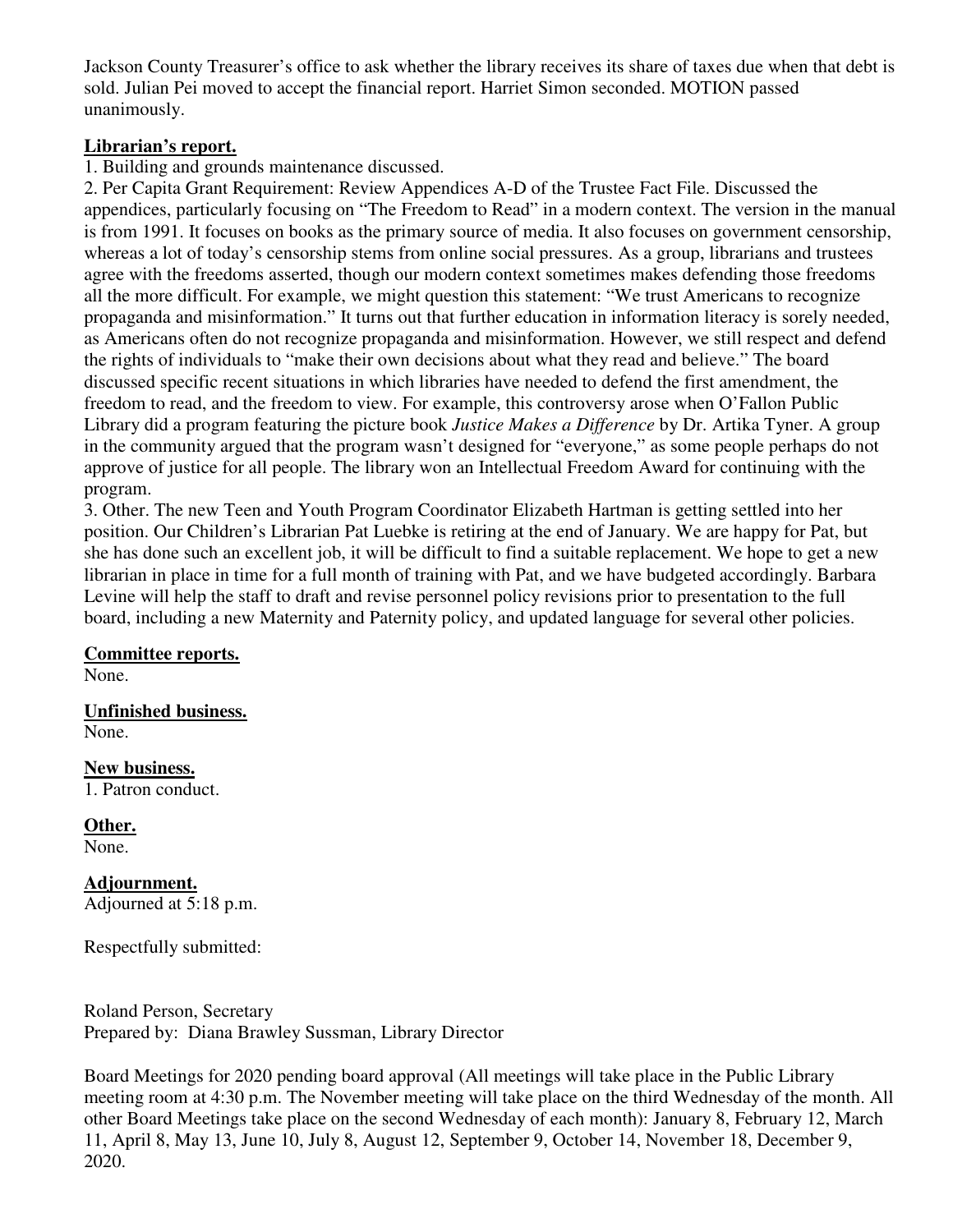# **Foreign Fire Minutes**

## **10/10/19**

Call to Order 8:59 AM

#### **Attendees**

Chief Hertz, Schultz, Brown, Mallady, Earll, Young, Seger

Guests: None

#### **Prior meeting minutes**

Approved- Hertz, Earll (7-0)

#### **Last Meeting Follow-up**

1. None

#### **New Business**

- 1. Treasurer's report:
	- Current avail balance- \$54,599.45
	- Motion to approve Schultz, Earll (7-0)
- 2. Purchase of Kobalt Bolt Cutters \$30. Seger, Brown. (7-0)
- 3. Purchase of Folding Tables \$400. Hertz, Mallady (7-0)
- 4. Purchase of Dewalt Leaf Blowers (3) \$600. Hertz, Schultz (7-0)
- 5. Purchase of Dewalt Batteries (6) \$1325. Hertz, Earll (7-0)
- 6. Purchase of Dewalt Tool Boxes \$500. Hertz, Brown (7-0)
- 7. Purchase of Grip Kits for tools \$80 Schultz, Earll (7-0)
- 8. Purchase of Stanchions for 1936 Diamond T. \$400 Seger, Brown. (7-0)

Motion to Adjourn 9:40 AM Mallady, Schultz (7-0)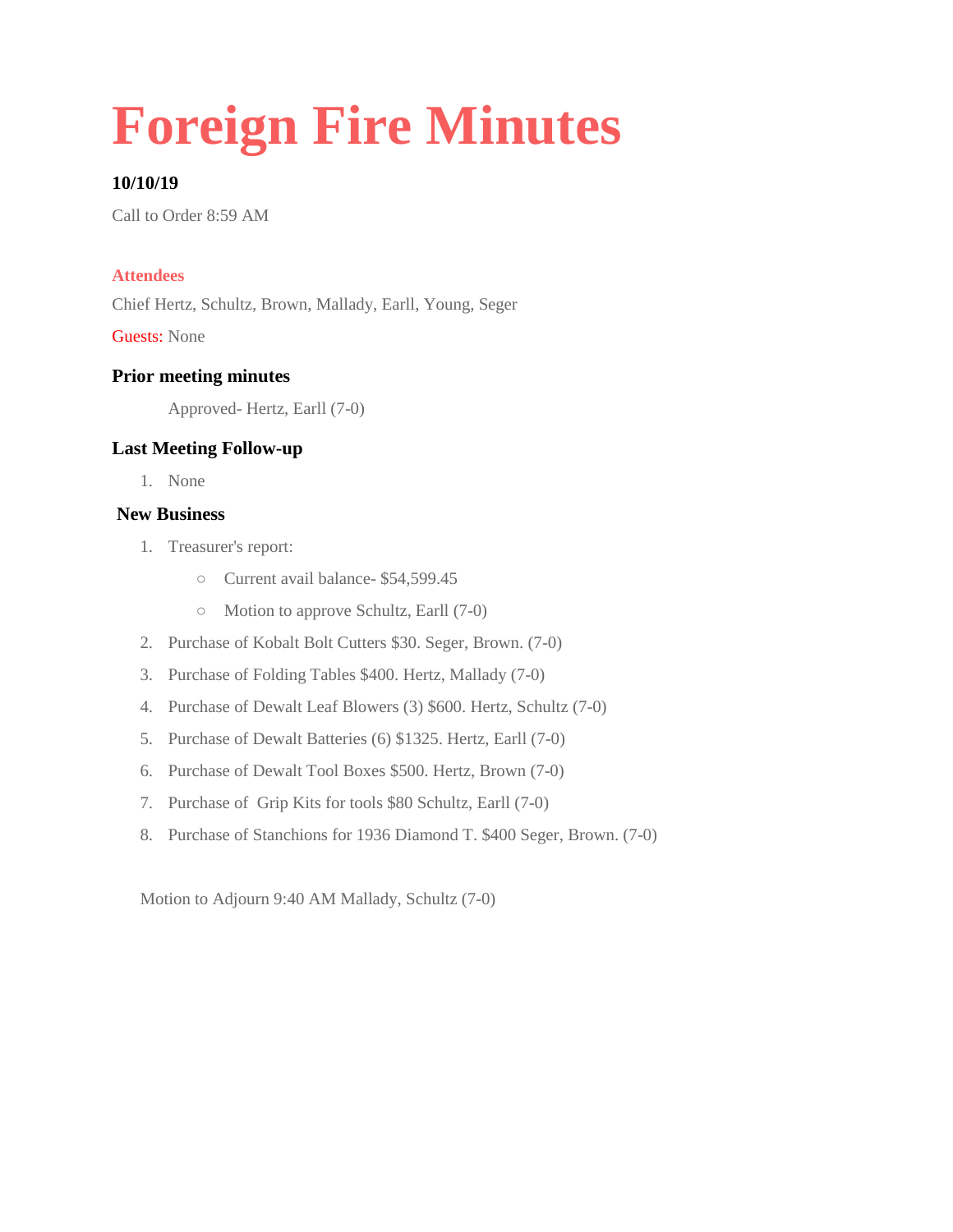# **Foreign Fire Minutes**

#### **Special Meeting**

## **11/18/19**

Call to Order 8:58 AM

#### **Attendees**

Chief Hertz, Schultz, Brown, Mallady, Earll, Young.

Guests: None

#### **Prior meeting minutes**

Approved- Hertz, Schultz (7-0)

#### **Last Meeting Follow-up**

1. Dewalt Leaf Blowers are currently backordered.

#### **New Business**

- 1. Treasurer's report:
	- Treasurer absent. Approx. balance of 51,264.45 (Not Official Balance)
- 2. Purchase of Uniforms for department members up to \$5000. Schultz, Young (5-1)
- 3. Purchase of Streamlight flashlights up to \$2500. Mallady, Earll (6-0)
- 4. Purchase of wifi extenders. \$100. Earll, Brown (6-0)
- 5. Purchase of Burn pan for Station 2.
	- Tabled to explore options.
- 6. Purchase of Grill plates and Igniter for Station 1. \$150 Young, Mallady (6-0)
- 7. Approval of 2020 Meeting Calander. Hertz, Brown (6-0)

Motion to Adjourn 9:37 AM Hertz, Schultz (6-0)